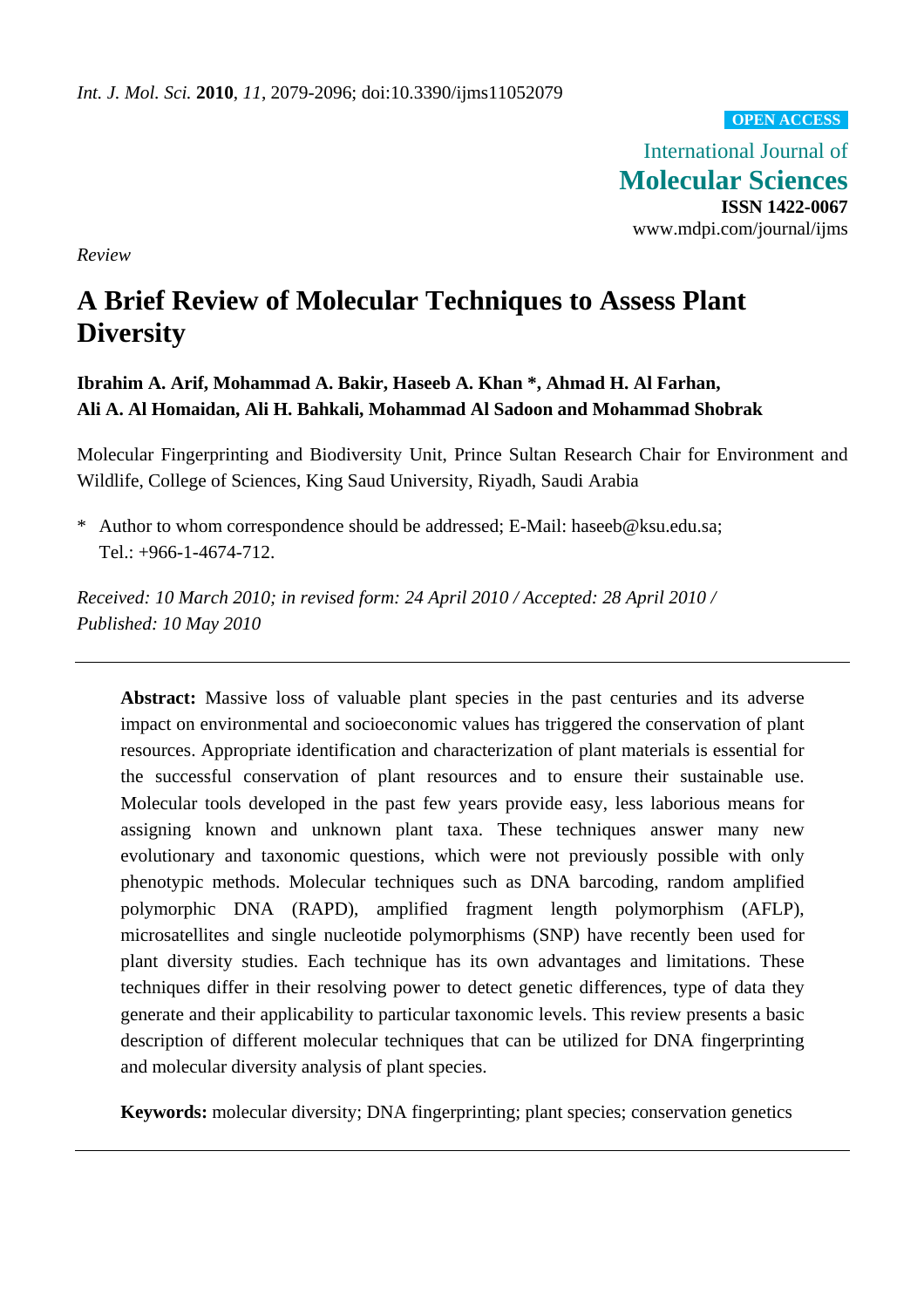## **1. Introduction**

The conservation and sustainable use of plant genetic resources require accurate identification of their accession. The emergence of DNA-based markers has changed the practice of species identification techniques [1]. The dramatic advances in molecular genetics over the last few years have provided workers involved in the conservation of plant genetic resources with a range of new techniques for easy and reliable identification of plant species. Many of these techniques have been successfully used to study the extent and distribution of variation in species gene-pools and to answer typical evolutionary and taxonomic questions [2,3]. Properties desirable for ideal DNA markers include highly polymorphic nature, codominant inheritance (determination of homozygous and heterozygous states of diploid organisms), frequent occurrence in the genome, selective neutral behavior (the DNA sequences of any organism are neutral to environmental conditions or management practices), easy access (availability), easy and fast assay, high reproducibility, and easy exchange of data between laboratories [4].

Sequencing based molecular techniques provide better resolution at intra-genus and above level, while frequency data from markers such as random amplified polymorphic DNA (RAPD), amplified fragment length polymorphism (AFLP) and microsatellites provide the means to classify individuals into nominal genotypic categories and are mostly suitable for intra-species genotypic variation study [5]. This distinction is important to grasp for population studies, particularly when the diversity data are used as a basis for making decisions about conservation of plant resources. For instance, a recent study on Napier grass (*Pennisetum purpureum*) has showed that AFLP is incompatible with RAPD and morphological data; re-registration of all accessions of Napier grass based on DNA barcoding is suggested as a means to resolve the lingering problems regarding the identity of accessions [6]. The main objective of this review is to provide a basic understanding of the recently developed molecular tools and their potential application in the conservation of plant resources.

## **2. DNA Sequencing**

DNA sequencing is the determination of the order of the nucleotide bases-A (adenine), G (guanine), C (cytosine) and T (thymine) present in a target molecule of DNA. Early work that was developed for the identification and characterization of clinically important bacterial strains has made it possible to obtain DNA sequences within a few days [7,8]. We describe the conventional and next generation sequencing techniques separately under the following subheadings.

## *2.1. Conventional Sequencing Technique*

Currently, dye-terminator sequencing technique is the standard method in automated sequencing analysis [9]. The dye-terminator sequencing method, along with automated high-throughput DNA sequence analyzers, is now being used for the vast majority of sequencing work. The basic technique related with dye terminator sequencing and phylogenetic analysis is illustrated in Figure 1. Dye-terminator sequencing utilizes labeling of the chain terminator ddNTPs, which allows sequencing in a single reaction, rather than four reactions as in the previously used labeled-primer method. In dye-terminator sequencing, the four dideoxynucleotide chain terminators are labeled with fluorescent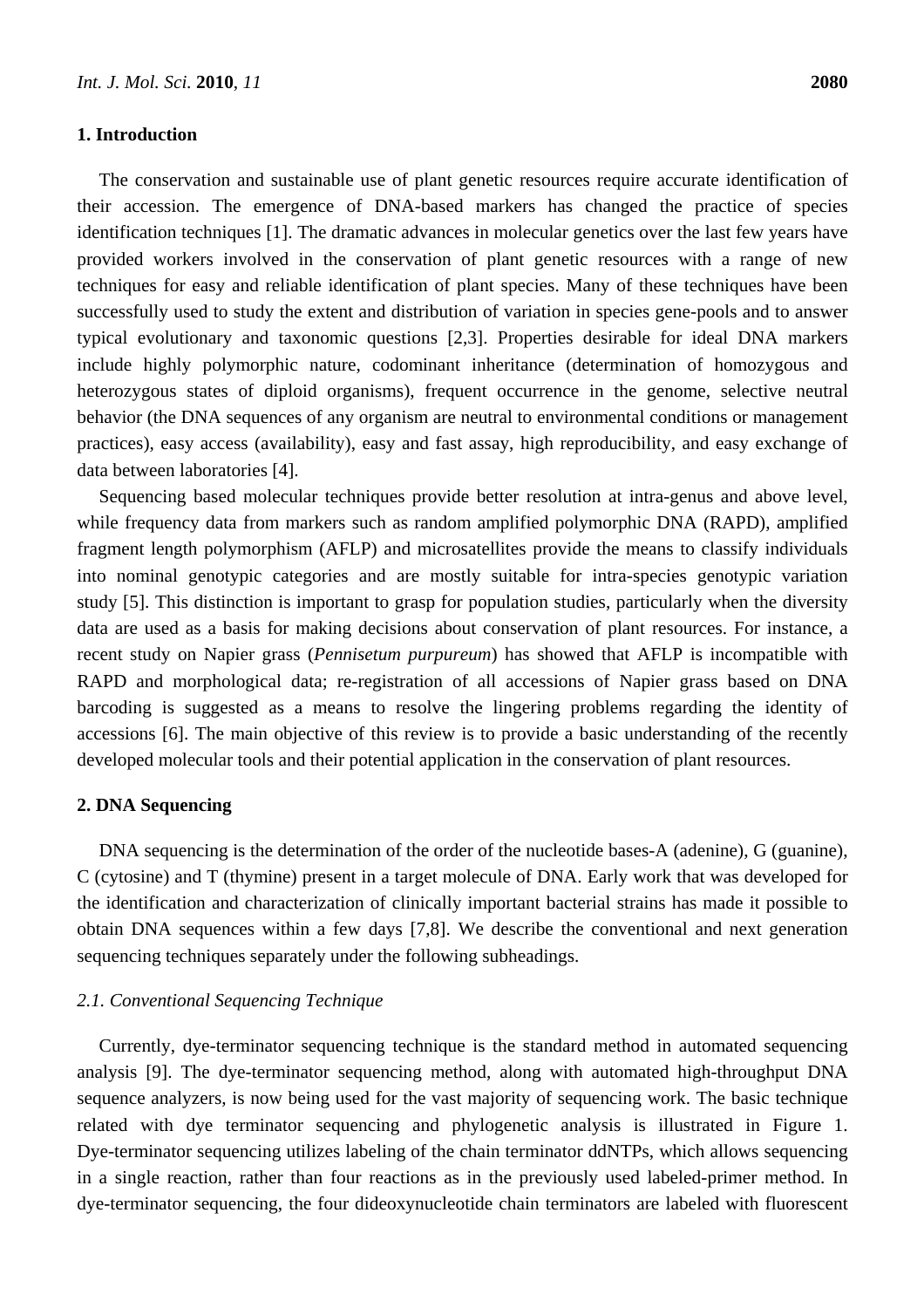dyes, each with a different wavelength of fluorescence emission. The main advantages of this technique are its robustness, automation and high accuracy (>98%). On the other hand, the limitations of this technique include dye effects due to differences in the incorporation of the dye-labeled chain terminators into the DNA fragment. Such incorporation of dye can result in unequal peak heights and shapes in the electronic DNA sequence trace chromatogram after capillary electrophoresis. Another drawback is its inability to handle long sequences; however, it can reliably sequence up to approximately 900 nucleotide long DNA fragments in a single reaction. The advent of new generation sequencers with solid state chemistry has significantly overcome these problems.

Figure 1. Schematic diagram summarizing the sequencing of a target gene for application in phylogenetic analysis (modified from [10]).



Current interest is in the DNA barcoding of plants with the aim to identify an unknown plant in terms of a known classification. DNA barcoding is a technique for characterizing species of organisms using a short DNA sequence from a standard and agreed-upon position in the genome. DNA barcode sequences are very short relative to the entire genome and they can be obtained reasonably quickly and cheaply [11]. The success of species-level assignment of plants using Basic Local Alignment Search Tool (BLAST) [12] with individual barcodes was obtained with matK (99%), followed by trnH-psbA (95%) and then rbcL (75%). Use of three-locus DNA barcode resulted in >98% correct identifications of 296 species of woody trees, shrubs and palms [13]. Recently, a group of plant DNA barcode researchers proposed two chloroplast genes, rbcL and matK, taken together, as appropriate for barcoding of plants [14].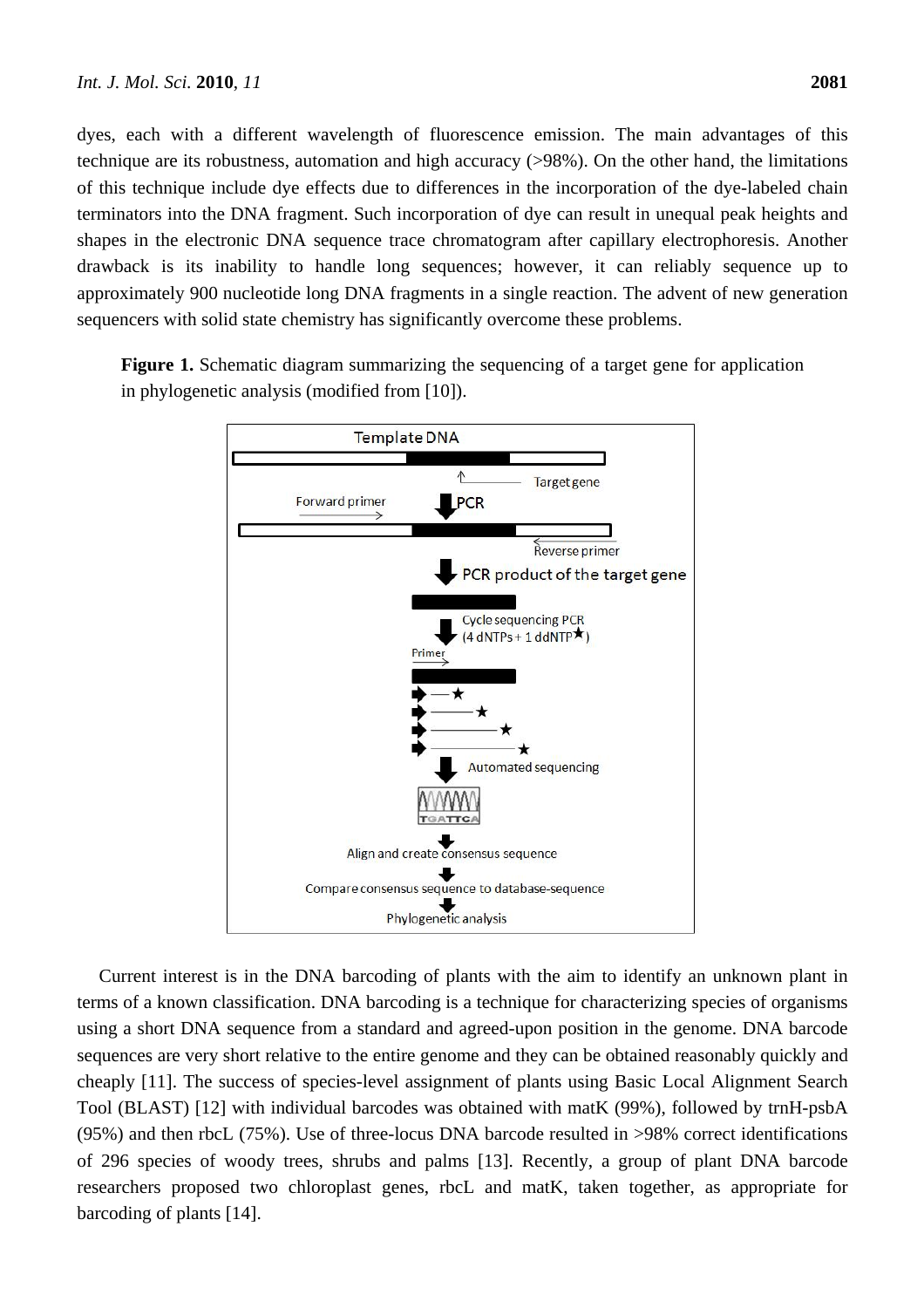Molecular phylogenies in plants are traditionally based on chloroplast DNA (cpDNA) sequence variation [15]. This approach has proved to be very powerful at the family level through the sequencing of coding regions such as rbcL [16]. However, low evolutionary rate of these sequences limits the power of cpDNA for the assignment at the genus or species level [17]. As a consequence, the relationships among closely related taxa have been inferred using non-coding sequences [18]. However, the potential problems due to gene flow of cpDNA among closely related taxa, as well as the lack of phylogenetic resolution, triggered the development of new approaches based on nuclear DNA. The most common alternative corresponds to the sequencing of the ITS (internal transcribed spacer) of 18S-25S nuclear ribosomal DNA [19,20]. When both cpDNA and ITS sequencing fail to resolve phylogenies, the amplified fragment length polymorphism (AFLP) approach has the potential to solve such difficulties, particularly among closely related species, or at the intra-specific level [21-23]. Therefore, integration of recently developed barcoding with the following techniques such as RAPD, AFLP, microsatellite and SNP seems to provide better resolution.

## *2.2. Next Generation Sequencing Techniques*

A new generation of non-Sanger based sequencing technologies has been evolving on its promise of sequencing DNA at unprecedented speed, thereby also having enabled impressive scientific achievements and novel biological applications. These techniques have made it possible to conduct robust population-genetic studies based on complete genomes rather than just short sequences of a single gene. Rapid progress in genome sequences of various plant species through next generation sequencing will further extend our understanding how genotypic variation translates into phenotypic characteristics. A comparative genomic approach is extraordinarily useful for identifying functional loci related to morphological, geographical and physiological variation, and thus next generation sequencing technology will enable us to better understand the process of plant evolution. Next generation platforms do not rely on Sanger chemistry [24] as did the first generation machines used for the last 30 years [25]. The first of this kind of 2nd generation of sequencing technique appeared in 2005 with the landmark publication of the sequencing-by-synthesis technology developed by 454 Life Sciences [26] based on pyrosequencing [27,28]. Commercial 2nd generation sequencing methods can be distinguished by the role of PCR in library preparation. There are four main platforms; all being amplification-based: (i) Roche 454 GS FLX, (ii) Illumina Genome Analyzer IIx, (iii) ABI SOLiD 3 Plus System and (iv) Polonator G.007 [29]. Common principles of these 2nd generation sequencing techniques are illustrated in Figure 2.

The single-molecule sequencing method (also known as 3rd generation or next-next generation) is independent of PCR [25,30]. This mode of sequencing protocol was recently developed by Helicos Genetic Analysis System using the technology developed by Braslavsky *et al*. [31]. Other 3rd generation sequencing systems are being developed by Life Technologies and Pacific Biosciences SMRT technology and may appear within one to two years. Oxford Nanopore Technology (www.nanoporetech.com) has been developing a label-free, electrical, single-molecule genuinely revolutionary DNA sequencing method. This technique is aimed at obviating the need for amplification or labeling by instead detecting a direct electrical signal [32]. However, this technique is still in a developing stage. The recently developed Helicos 3rd generation high-throughput and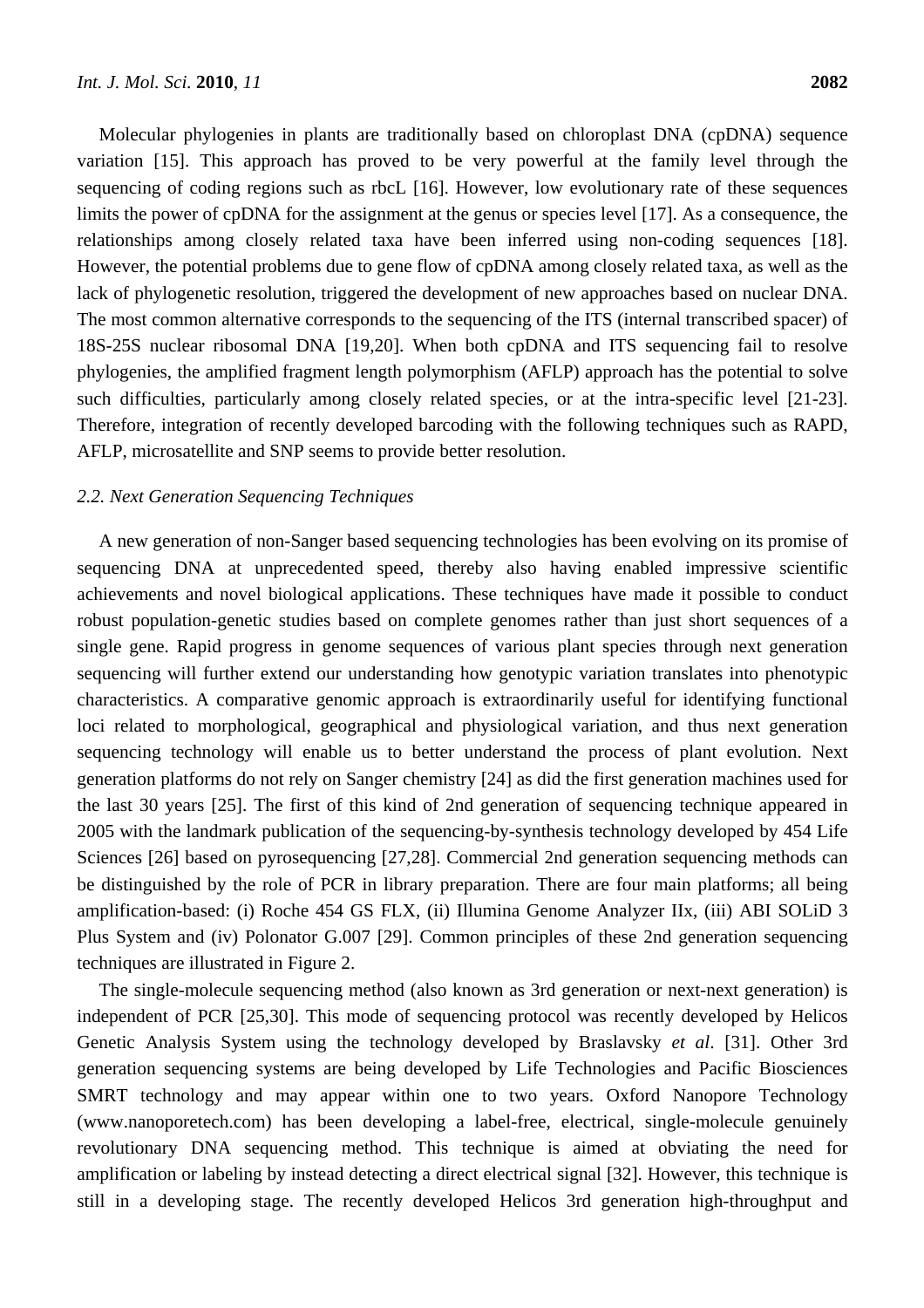low-cost direct single molecule RNA sequencing method - without requiring prior conversion of RNA to cDNA - opened the door for a comprehensive and bias-free understanding of transcriptomes [33].



**Figure 2.** A common workflow of next-generation sequencing methods (modified from [29]).

By directly sequencing single molecules of DNA or RNA, Helicos True Single Molecule Sequencing (tSMS) technology significantly increased the speed of sequencing, while also decreasing the cost. Briefly, the procedure works by: first capturing billions of single molecules of sample DNA on an application-specific proprietary surface within two flow cells. These captured strands serve as templates for the sequencing-by-synthesis. Polymerase and one fluorescently labeled nucleotide (C/G/A/T) are added. The polymerase catalyzes the sequence-specific incorporation of fluorescent nucleotides into nascent complementary strands on all the templates. After a wash step, which removes all free nucleotides, the incorporated nucleotides are imaged and their positions are recorded. The fluorescent group is removed in a highly efficient cleavage process, leaving behind the incorporated nucleotide. The process continues through each of the other three bases (Figure 3; modified from [30]). Using the Helicos DNA Barcoding protocol, scientists at Helicos were able to multiply the system's sample throughput five-fold (from 50 samples to 250 samples per run), without compromising accuracy or representational bias [30]. DNA sequencing data from next generation platforms typically present shorter read lengths, higher coverage and different error profiles compared with Sanger sequencing data. Several software packages have been created especially to cope with the next generation sequencing data. A good review on these recent software tools has been published by Miller *et al*. [34].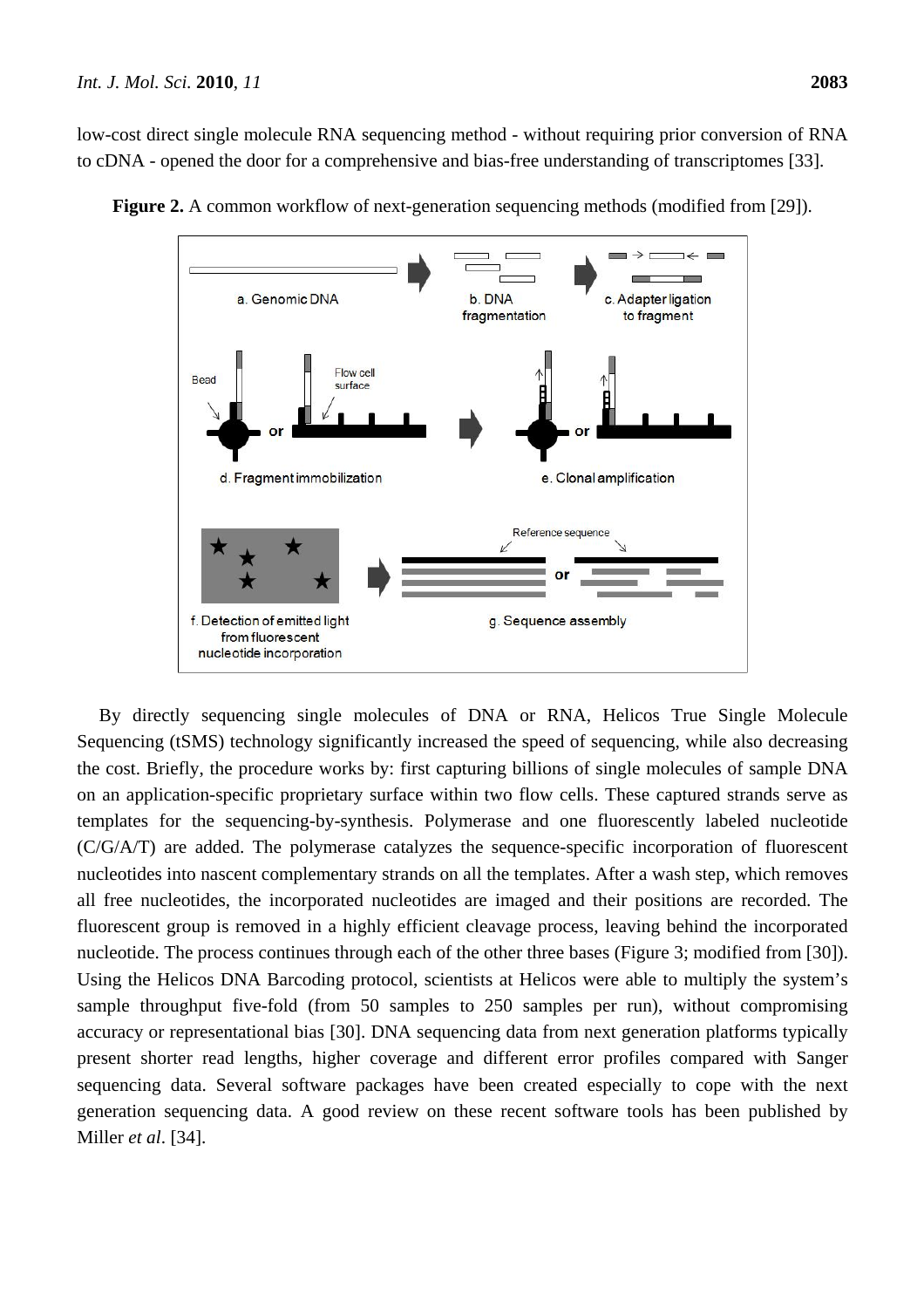

**Figure 3.** Basic workflow of Helicos single molecule sequencing method (modified from [30]).

Since the advent of next generations sequencing, these techniques have been helping to uncover secondary metabolic pathways, to analyze cDNA-array based gene expression, for genetic manipulation to improve yield of desirable secondary products and molecular marker identification. For example, an Expressed Sequence Tag (EST) library from whole plantlets of medicinal plant (*Salvia miltiorrhiza*) was generated with the expression patterns of 14 secondary metabolic enzyme genes in different organs. Additionally, a total of 122 microsatellites were identified from the ESTs, with 89 having sufficient flanking sequences for primer design. This set of ESTs represents a significant proportion of the *S. miltiorrhiza* transcriptome and gives preliminary insights into the gene complement of *S. miltiorrhiza* [35]*,* which was a very laborious task a few years back. Using 454 and Illumina EST sequencing of the parental diploid species of *Tragopogon miscellus* (Moscow salsify, Asteraceae), 7,782 single nucleotide polymorphisms were identified that differ between the two progenitors genomes present in this allotetraploid [36]. Next generation high through-put Solexa sequencing technology led to the discovery of 14 novel and 22 conserved miRNA families from peanut [37]. Recently, a new variety of chickpea (*Cicer arietinum*), resistant to *Helicoverpa armigera* (Pod borer), has been developed with the help of valuable information retrieved from next generation sequencing [38].

## **3. Random Amplified Polymorphic DNA (RAPD)**

RAPD is based on the amplification of genomic DNA with single primers of arbitrary nucleotide sequence [39]. These primers detect polymorphisms in the absence of specific nucleotide sequence information and the polymorphisms function as genetic markers and can be used to construct genetic maps. Since most of the RAPD markers are dominant, it is not possible to distinguish whether the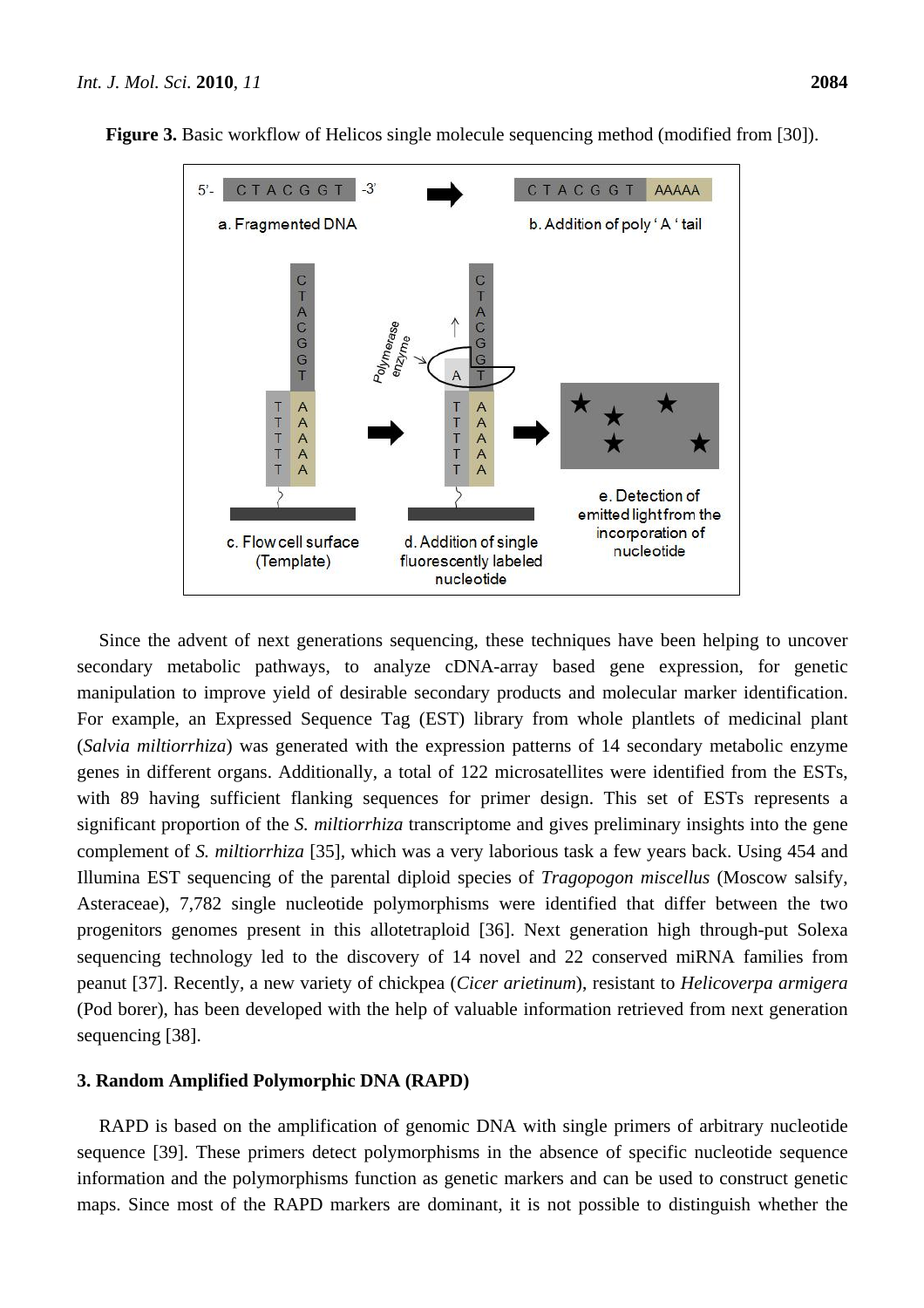amplified DNA segment is heterozygous (two different copies) or homozygous (two identical copies) at a particular locus. In rare cases, co-dominant RAPD markers, observed as different-sized DNA

**Figure 4.** The principle of RAPD-PCR technique. Arrows indicate primer annealing sites (modified from [40]).

segments amplified from the same locus, may be detected [39].



The basic technique of RAPD involves (i) extraction of highly pure DNA, (ii) addition of single arbitrary primer, (iii) polymerase chain reaction (PCR), (iv) separation of fragments by gel electrophoresis, (v) visualization of RAPD-PCR fragments after ethidium bromide staining under UV light and (vi) determination of fragment size comparing with known molecular marker with the help of gel analysis software. A diagrammatic presentation of these steps is given in Figure 4. It is important to note that RAPD technique requires maintaining strictly consistent reaction conditions in order to achieve reproducible profiles. In practice, band profiles can be difficult to reproduce between (and even within) laboratories, if personnel, equipment or conditions are changed [3]. Despite these limitations, the enormous attraction of this technique is that there is no requirement for DNA probes or sequence information for primer design. The procedure involves no blotting or hybridizing steps. The technique is quick, simple and efficient and requires only the purchase of a thermocycling machine and agarose gel apparatus and relevant chemicals, which are available as commercial kits (e.g., Ready-To-Go RAPD analysis beads; GE Healthcare, Buckinghamshire, UK). Another advantage is the requirement for only small amounts of DNA (10-100 ng per reaction) [3].

The RAPD markers have been used for detecting genomic variations within and between varieties of sweet potato. A total of 160 primers were tested and eight showed consistent amplified band patterns among the plants with variations within and between varieties [41] of sweet potato. Genetic diversity was evaluated by RAPD markers and morpho-agronomic characters for a total of 42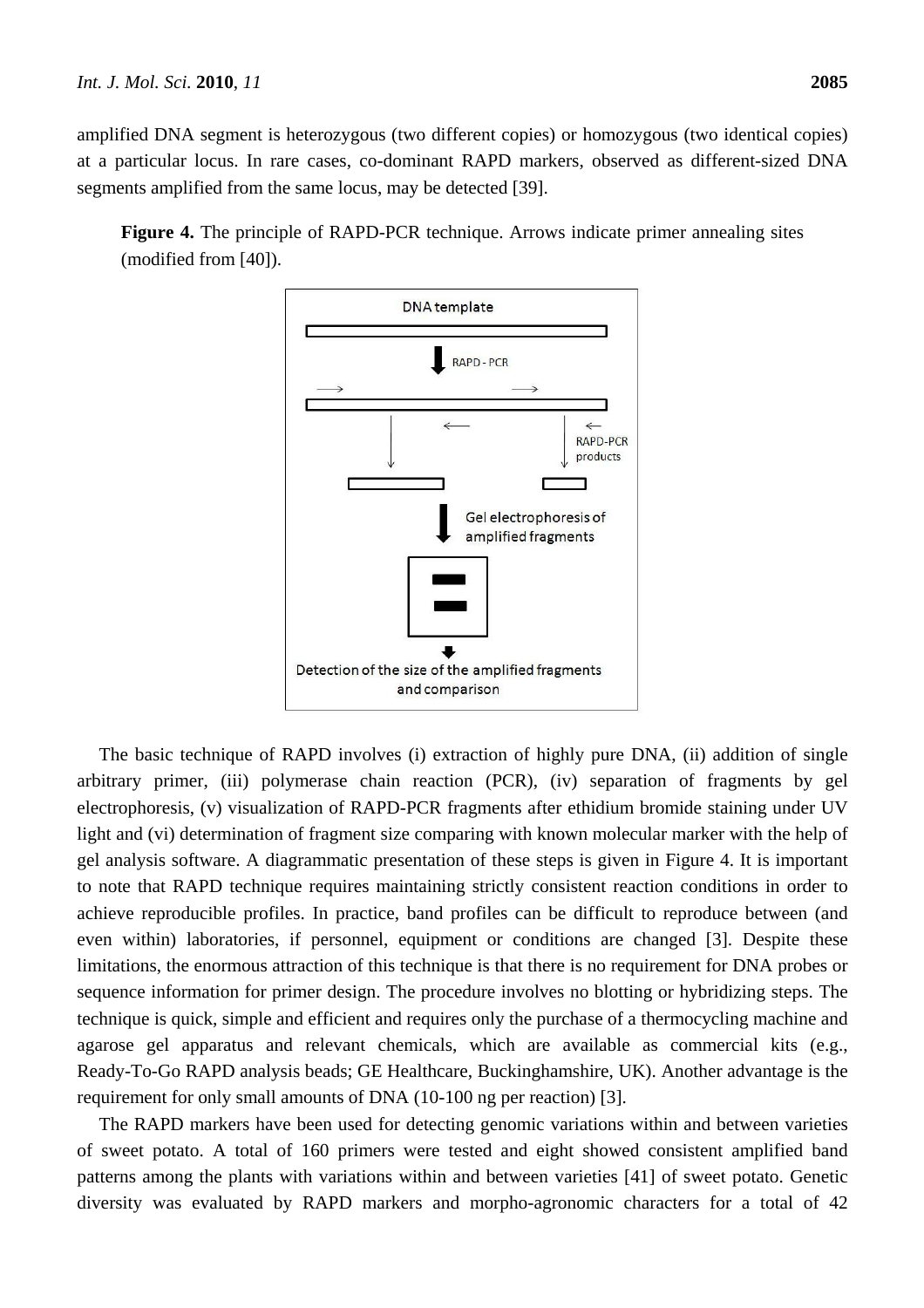accessions of Barberton daisy (*Gerbera jamesonii*) employing a set of 12 primer pairs [42]. Germplasm accession of 80 *Plantago* spp. was studied by using RAPD with the help of 20 random primers [43]. Recently, RAPD has been used for estimation of genetic diversity in various endangered plant species [44-47].

# **4. Amplified Fragment Length Polymorphism (AFLP)**

The AFLP technique is based on the selective PCR amplification of restriction fragments from a total digest of genomic DNA [48]. The technique involves: (i) extraction of highly purified DNA, (ii) restriction endonuclease digestion of DNA (enzyme mixture, usually EcoRI + MseI), (iii) ligation of adapters (enzyme adapters), (iv) pre-PCR (amplification of the restriction fragments; pre-selective amplification with EcoRI primer  $+$  A and MseI primer  $+$  C), (v) selective-PCR with labeled primer pair (Primer + 3 base pairs; forward labeled, reverse unlabeled), and (vi) gel electrophoresis and fragment analysis by automated sequencing machine (Figure 5). The electrophoretograms can be analyzed using programs like GeneMapper [50].

**Figure 5.** A schematic flow chart showing the principle of the AFLP method (modified from [49]).

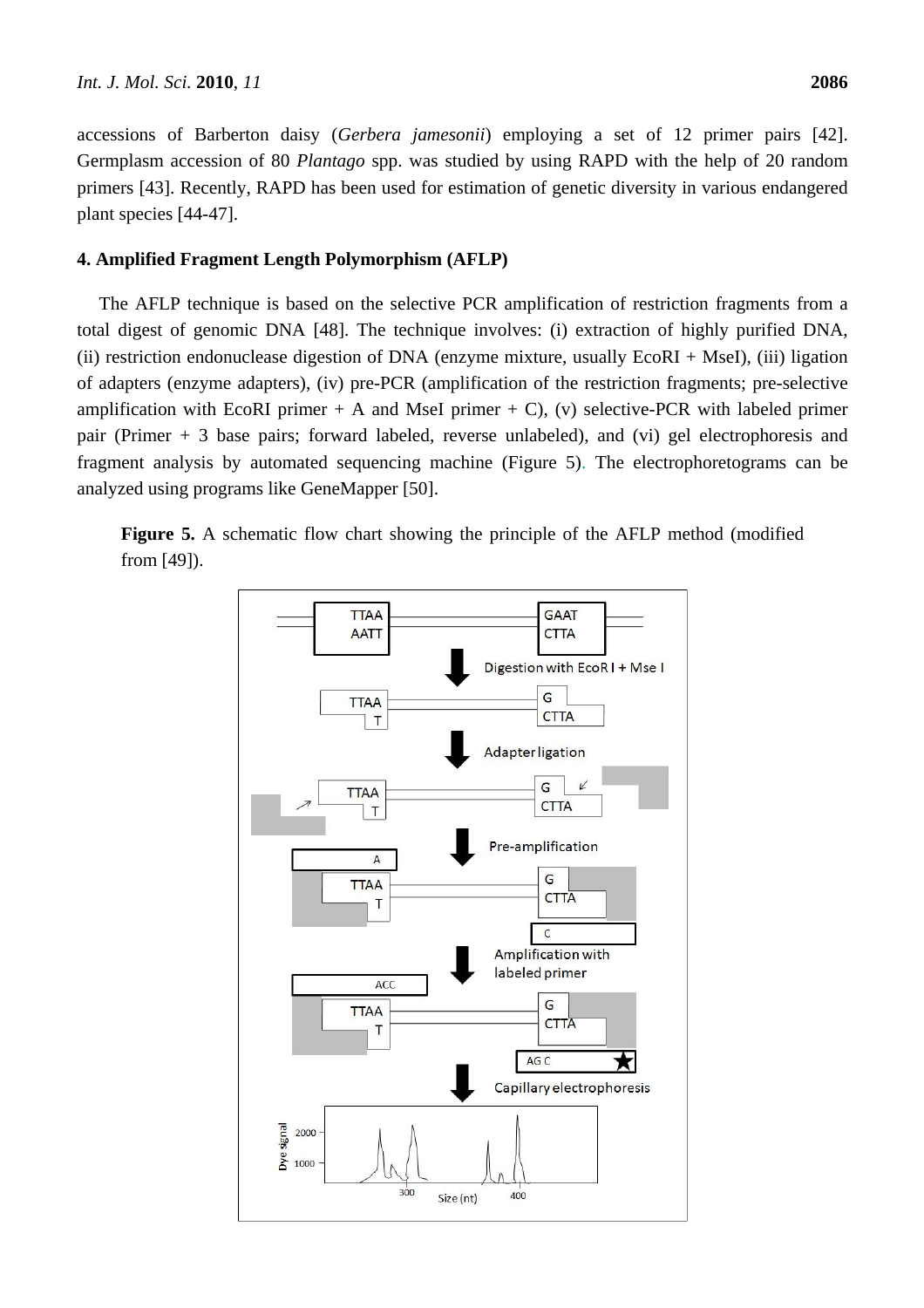AFLP is applicable to all species, and unlike RAPD, this technique is highly reproducible as it combines restriction digestion and PCR. However, AFLP requires more DNA (300-1000 ng per reaction) and is more technically demanding than RAPD, however the automation and recent availability of kits means that this technology can be brought to a higher level [3]. Nuclear and chloroplast sequences sometimes fail to reveal variability when plant species are closely related. However, AFLP distributed throughout the whole genome provides a robust solution to overcome the hurdles in plants fingerprinting [15].

A good review on AFLP markers in surveys of plant diversity is published by Mba and Tohme [51]. Recently, several plants in germplasm collections such as *Jatropha curcas* [52] and *Rhodiola rosea* [53] have been characterized by AFLP. Teyer *et al.* [54] have studied the wild populations of *Agave angustifolia* in the desert using AFLP to measure the genetic variability within and between natural populations. AFLP markers have been extensively used for phylogenetic analysis and determining the genetic diversity for conservation of endangered plant species [55-58].

### **5. Microsatellites**

Microsatellites, or simple sequence repeats (SSRs), are polymorphic loci present in DNA that consist of repeating units of one to six base pairs in length [59]. One common example of a microsatellite is a  $(CA)<sub>n</sub>$  repeat, where n is variable among different alleles. These markers often present high levels of inter- and intra-specific polymorphism, particularly when the tandem repeats number is 10 or greater [60]. The repeated sequence is often simple, consisting of two, three or four nucleotides (di-, tri- and tetra- nucleotide repeats) and can be repeated many times. The basic principle of microsatellite is illustrated in Figure 6.

Microsatellites can be amplified for identification by PCR using the unique sequences of flanking regions as primers. The most common way to detect microsatellites is to design PCR primers that are unique to one locus in the genome and that base pair on either side of the repeated portion. Therefore, a single pair of PCR primers will work for every individual in the species and produce different sized products for each of the different length of microsatellites. The PCR products are separated either by slab gel electrophoresis or capillary gel electrophoresis in an automated sequencer.

Microsatellites have proved to be versatile molecular markers, particularly for population analysis, but they are not without limitations. With the abundance of PCR technology, primers that flank microsatellite loci are simple and quick to use, but the development of correctly functioning primers is often a tedious and costly process. Microsatellites developed for particular species can often be applied to closely related species, but the percentage of loci that successfully amplify may decrease with increasing genetic distance [62]. Microsatellite technique has recently been used to establish conservation strategy of endangered plants like *Calystegia soldanella* [63], *Tricyrtis ishiiana* [64] and *Galium catalinense* subspecies *acrispum* [65].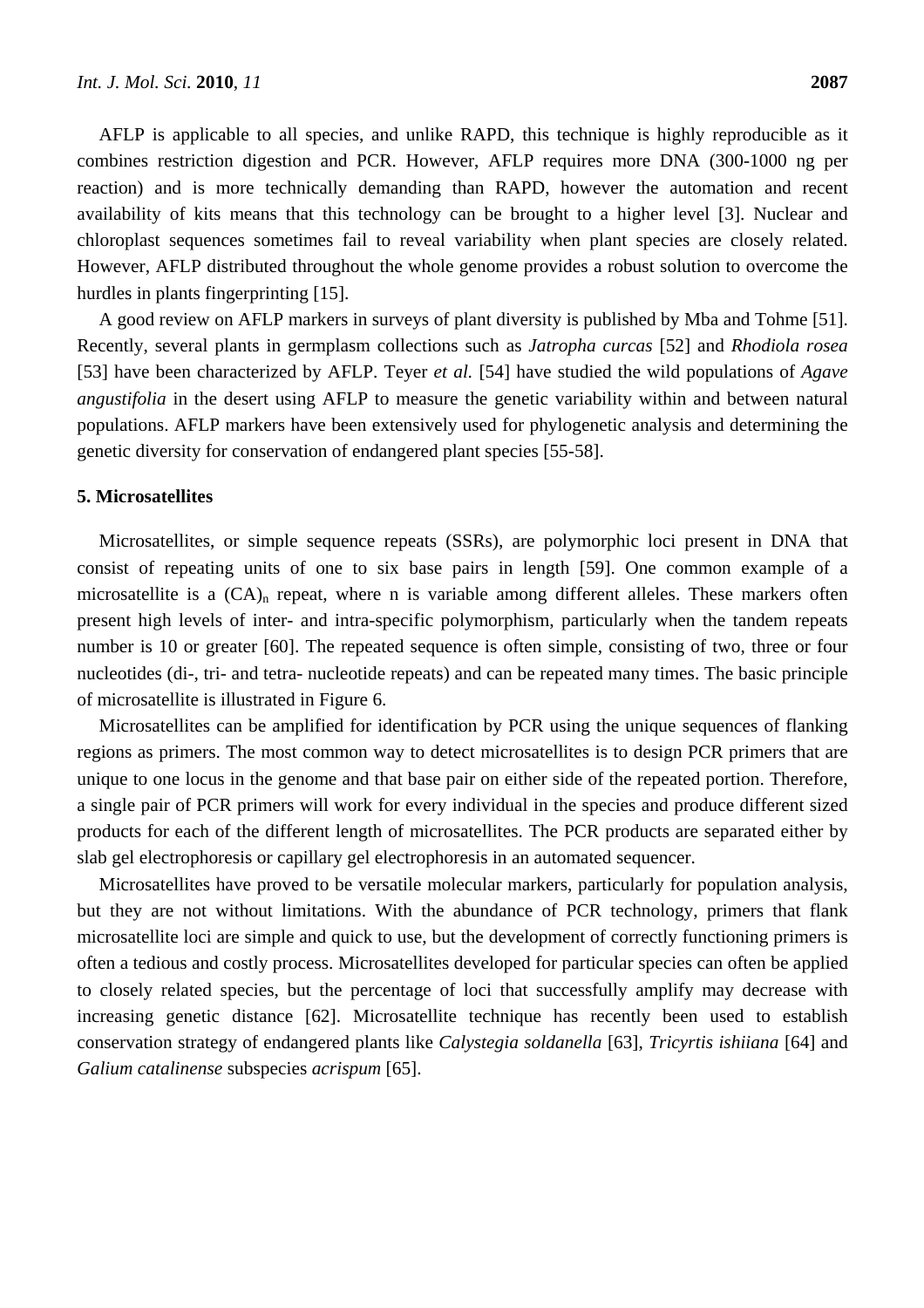**Figure 6.** Representation of a CTT (tri-nucleotide) microsatellite and flanking region and the detection method. Arrows indicate positions of PCR primers. Two length variants are shown (A and B) (modified from [61]).



#### **6. Single Nucleotide Polymorphism (SNP)**

Single nucleotide polymorphism (SNP) is a DNA sequence variation occurring when a single nucleotide (A, T, G or C) differs among members of a species. SNP is the most abundant marker system both in animal and plant genomes and has recently emerged as the new generation molecular markers for various applications. Being binary or co-dominant status, they are able to efficiently discriminate between homozygous and heterozygous alleles. Moreover, unlike microsatellites their power comes not from the number of alleles but from the large number of loci that can be assessed [66]. Once the rare SNPs are discovered in a low diversity species, the genetic population discrimination power can be equivalent to the same number of loci in a genetically diverse species. The more evolutionary conserved nature of SNPs makes them less subject to the problem of homoplasy [67]. Most importantly, SNPs are amenable to high throughput automation, allowing rapid and efficient genotyping of large numbers of samples [68].

In plants, SNP can be designed from ESTs [69,70] and single-stranded pyrosequencing [71]. A high-throughput genome analysis method called diversity array technology (DArT), based on microarray platform, has been developed for the analysis of plant DNA polymorphism [72]. Eijk *et al*. [73] described a novel SNP genotyping technique, SNPWave. Chip-based SNP arrays use thousands of oligonucleotide probes attached to a solid surface (e.g., glass, silicon wafer) allowing for a large number of SNPs to be interrogated simultaneously [74]. The ABI PRISM SNaPshot Multiplex Kit is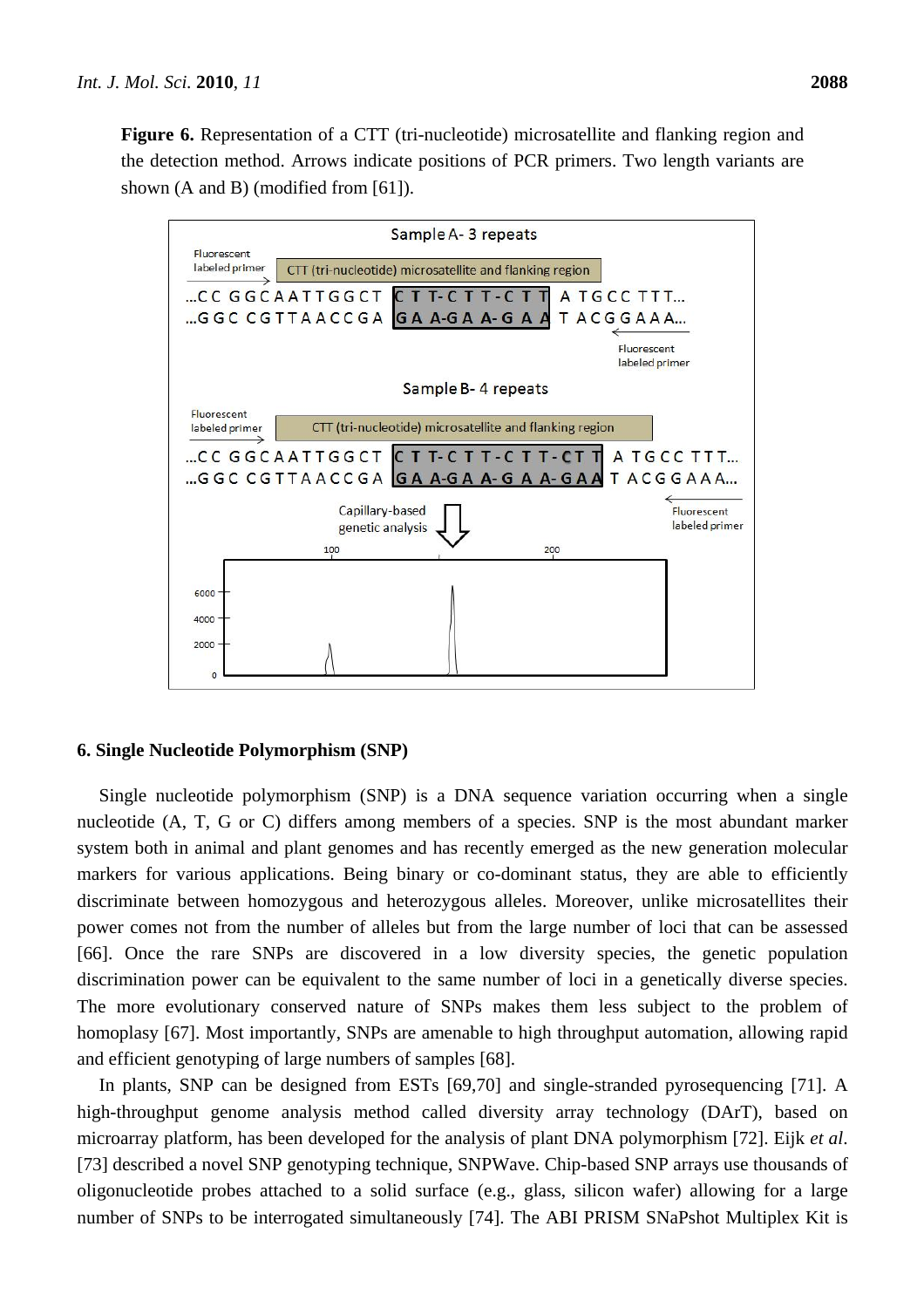designed to interrogate up to 10 single nucleotide polymorphisms (SNPs) at known locations on one to 10 DNA templates in a single tube. The basic principle of SNP and detection method is illustrated in Figure 7. In brief, the protocol includes preparation of sample reactions using template and primer, performing SNaPshot reactions by thermal cycling and conduction of post-extension treatment of the products. Then automated electrophoresis of the samples and finally, analyzing the data.





SNP is able to determine genetic diversity in plants, particularly in species with limited genetic diversity. Determination of population genetic structure of Castor bean (*Ricinus communis*) using SNPs from genome-wide comparisons showed low levels of genetic diversity and mixing of genotypes, leading to minimal geographic structuring of castor bean populations worldwide [66]. Clustering of Castor bean indicated five main groups worldwide and a repeated pattern of mixed genotypes in most countries; most molecular variance occurred within-populations (74%) followed by 22% among-populations and 4% among-continents [66]. Recently, a single nucleotide primer extension (SNuPE) assay targeting gyrB gene has been developed to identify bacteria belonging to the *Burkholderia cepacia* complex, which are very difficult to identify using commonly used phenotypic and molecular techniques [76]. Novel SNP based technique allowed the successful detection and distinction of specific genetic variations and is effectively applied in routine medical diagnosis since it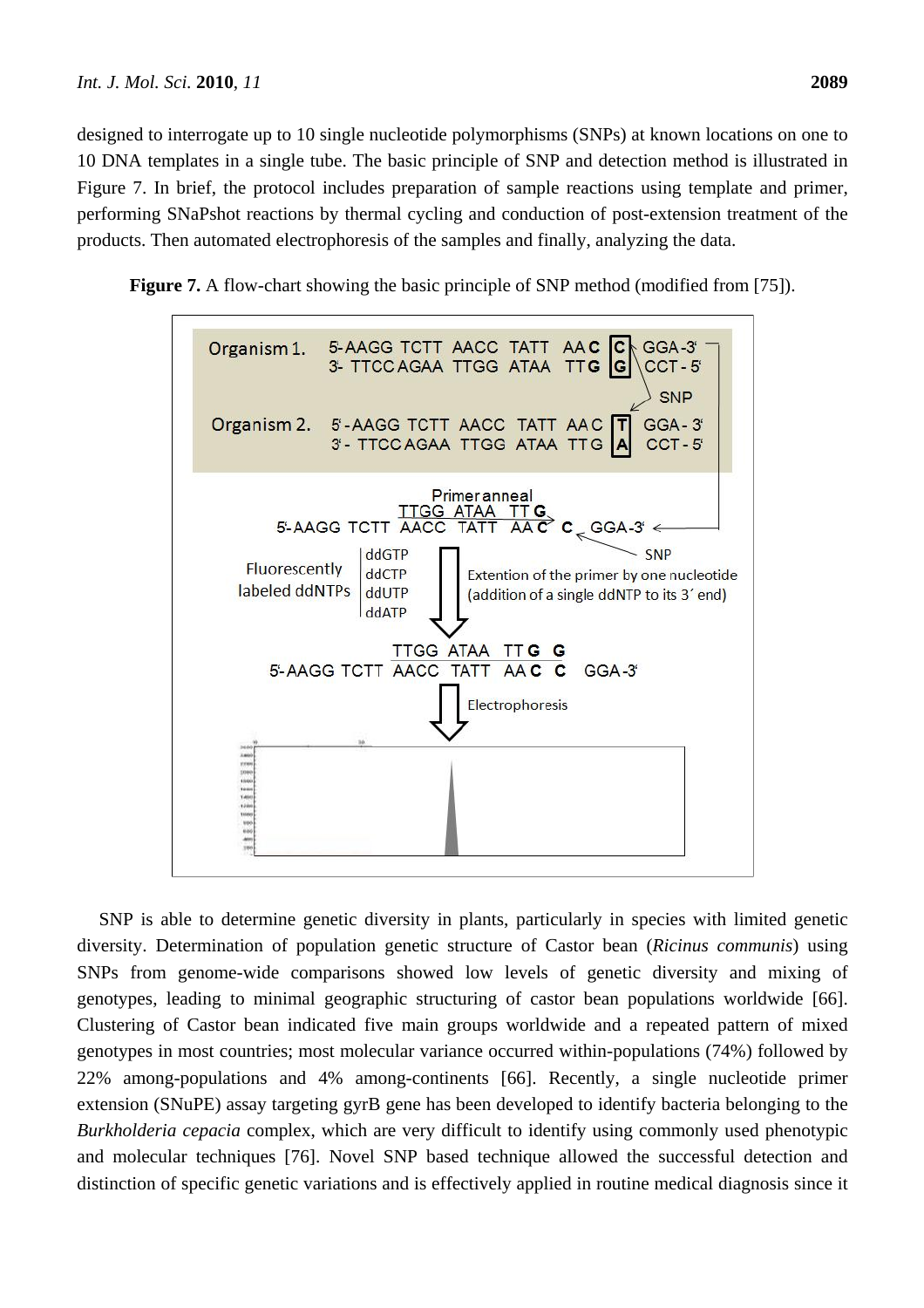permits to analyze routinely many samples in a short time [77]. Similar approaches need to be utilized in plants that are difficult to discriminate for low level of genetic diversity.

## **7. Concluding Remarks**

Molecular markers are indispensable tools for measuring the diversity of plant species. Low assay cost, affordable hardware, throughput, convenience and ease of assay development and automation are important factors when choosing a technology [78,79]. Databases based on a large number of potential characters are readily available for inferring relationships using sequence data. Further advantage of sequencing includes substitutions within structural genes that produce differentiation from changes in morphology [80]. Information from the sequences themselves can be useful for specifying parameters of the model of sequence evolution, which in turn, influences the topology of the inferred tree. To date, next generation sequencing technologies have been applied in a variety of contexts, including wholegenome sequencing, targeted resequencing, discovery of transcription factor binding sites and noncoding RNA expression profiling [81]. A disadvantage of sequencing includes inferences of positional homology that are frequently more problematic for non-coding nucleotide sequences because penalties for insertion-deletion events determine the extent of sequence similarity during pairwise and multiple-alignment. Another potential shortcoming of sequencing is that the evolutionary history of species can be inconsistent with the genealogy of a single gene [82] and it is not possible to assess if a tree topology based on a single gene sequence is likely to represent the original genealogy of the species [83]. The advantages of RAPD include its simplicity, low cost, rapid, use of arbitrary primers, no need of initial genetic or genomic information, and the requirement of only tiny quantities of target DNA. Disadvantages of this technique are dominant type and the lack of a prior knowledge on the identity of the amplification products which in turn creates problems with reproducibility and co-migration [84,85]. The major advantage of the AFLP technique is the large number of polymorphisms that the method generates compared with other markers. The ability of AFLP to differentiate individuals in a population makes the technique useful for paternity analyses [86], geneflow experiments and also for plant variety registration [87]. However, the methodology of AFLP experiment and post-run data analysis are complex and time consuming compared with other markers like RAPD. The great advantage of microsatellite analysis is the large number of polymorphisms that the method reveals. The ability of the method to differentiate individuals when a combination of loci is examined makes the technique very useful for gene-flow experiments, cultivar identification and paternity analyses [88]. Major problem with the microsatellite relates with the initial screening of an organism for microsatellite library creation [5]. The distribution and frequencies of SNPs are the key factors to understand molecular diversity between closely related populations and species [89]. SNP is potentially useful for the analysis of degraded samples by use of short amplicons and low mutation rates [90]. However, this technique has bi-allelic nature and less resolution power compared with multi-allelic microsatellites [91]; though this shortcoming is overcome by its inherent capacity of scanning a large number of loci. SNP markers are best for characterizing and conserving the gene bank materials and the AFLP and microsatellite markers are more suitable for diversity analysis and fingerprinting [92].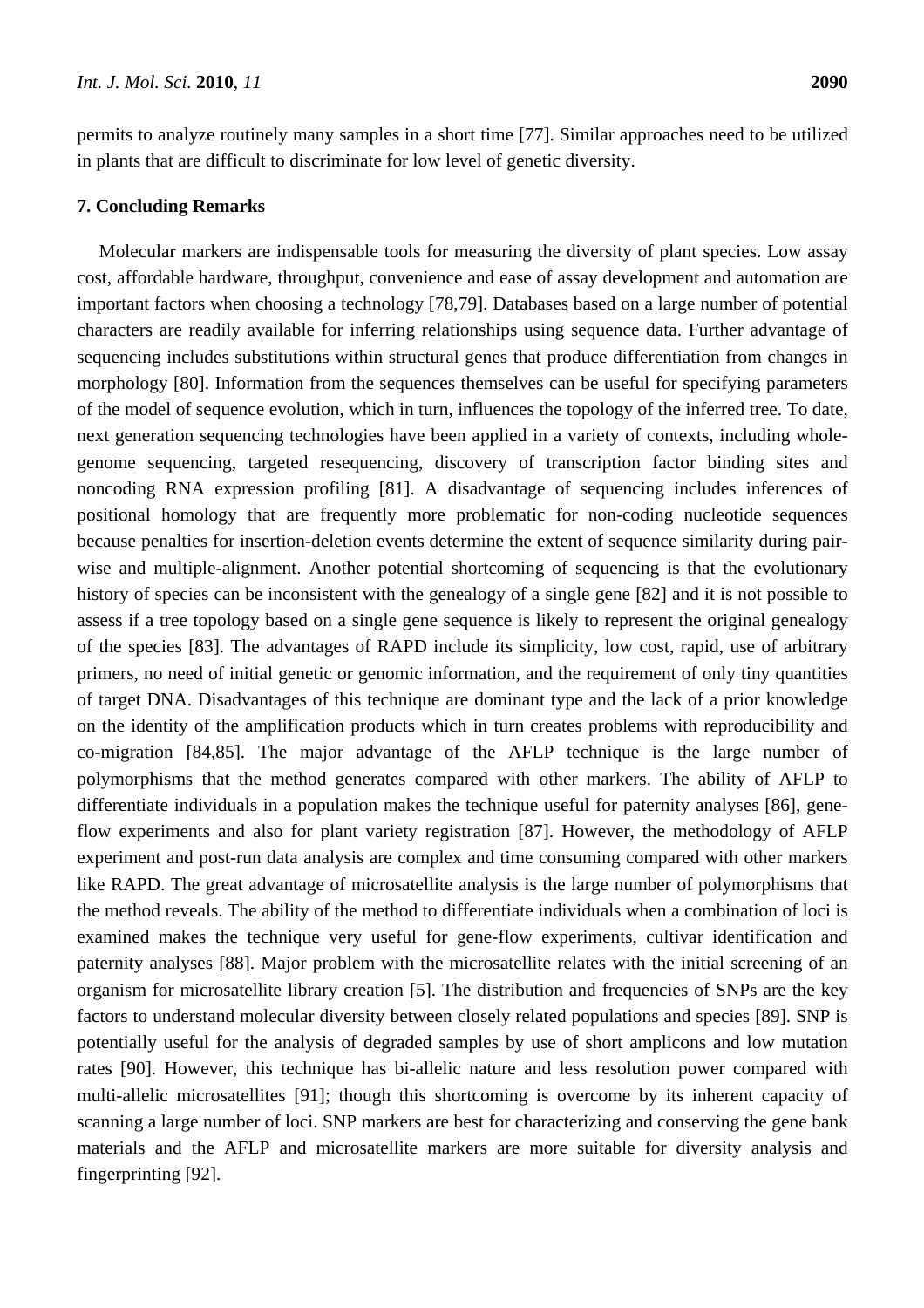Unfortunately, an ideal marker does not exist for use in all studies; rather a technique or techniques will be suited to a range of investigations. In this context, we agree with Robinson and Harris [5] and conclude that RAPD, AFLP and microsatellites should not be considered appropriate for phylogenetic analyses above the species level. These markers are undoubtedly valuable tools for addressing population genetics and plant breeding issues, but for phylogeny reconstruction and taxonomy they could be problematic and sometimes even misleading, so they must be used with caution. Molecular genetics is a fast-moving field and new techniques are likely to be developed in the near future which will have their own strengths and limitations. Development of molecular technique based on error free database is another essential demand for easy assignment of unknown plant samples into appropriate taxa.

## **References**

- 1. Botstein, D.; White, R.L.; Skolnick, M.H.; Davis, R.W. Construction of a genetic map in man using restriction fragment length polymorphisms. *Am. J. Hum. Genet.* **1980**, *32*, 314–331.
- 2. Karp, A.; Seberg, O.; Buiatti, M. Molecular Techniques in the Assessment of Botanical Diversity. *Ann. Bot.* **1996**, *78*, 143–149.
- 3. Karp, A.; Kresovich, S.; Bhat, K.V.; Ayad, W.G.; Hodgkin, T. Molecular Tools in Plant Genetic Resources Conservation: A Guide to the Technologies. IPGRI Technical Bulletin No. 2; International Plant Genetic Resources Institute: Rome, Italy, 1997.
- 4. Joshi, S.P.; Ranjanekar, P.K.; Gupta, V.S. Molecular markers in plant genome analysis. *Curr. Sci.* **1999**, *77*, 230–240.
- 5. Robinson, J.P.; Harris, S.A. In *Which DNA Marker for Which Purpose*; Gillet, E.M., Ed.; Institut für Forstgenetik und Forstpflanzenzüchtung, Universität Göttingen: Göttingen, Germany, 1999; pp. 1–27.
- 6. Struwig, M.; Mienie, C.M.S.; van den Berg, J.; Mucina, L.; Buys, M.H. AFLPs are incompatible with RAPD and morphological data in *Pennisetum purpureum* (Napier grass). *Biochem. Sys. Ecol.* **2009**, *37*, 645–652*.*
- 7. Hultman, T.; Stahl, S.; Hornes, E.; Uhlen, M. Direct solid phase sequencing of genomic and plasmid DNA using magnetic beads as solid support. *Nucl. Acids Res.* **1989**, *17*, 4937–4946.
- 8. Brytting, M.; Wahlberg, J.; Lundeberg, J.; Wahren, B; Uhlen, M.; Sundqvist, V.A. Variations in the cytomegalovirus major immediate-early gene found by direct genomic sequencing. *J. Clin. Microbiol.* **1992**, *30*, 955–960.
- 9. Olsvik, O.; Wahlberg, J.; Petterson, B.; Uhlén, M.; Popovic, T.; Wachsmuth, I.K.; Fields, P.I. Use of automated sequencing of polymerase chain reaction-generated amplicons to identify three types of cholera toxin subunit B in *Vibrio cholerae* O1 strains. *J. Clin. Microbiol.* **1993**, *31*, 22–25.
- 10. Prober, J.M.; Trainor, G.L.; Dam, R.J.; Hobbs, F.W.; Robertson, C.W.; Zagursky, R.J.; Cocuzza, A.J.; Jensen, M.A.; Baumeister, K. A system for rapid DNA sequencing with fluorescent chainterminating dideoxynucleotides. *Science* **1987**, *238*, 336–341.
- 11. Kress, W.J.; Wurdack, K.J.; Zimmer, E.A.; Weigt, L.A.; Janzen, D.H. Use of DNA barcodes to identify flowering plants. *Proc. Natl. Acad. Sci.* **2005**, *102*, 8369–8374.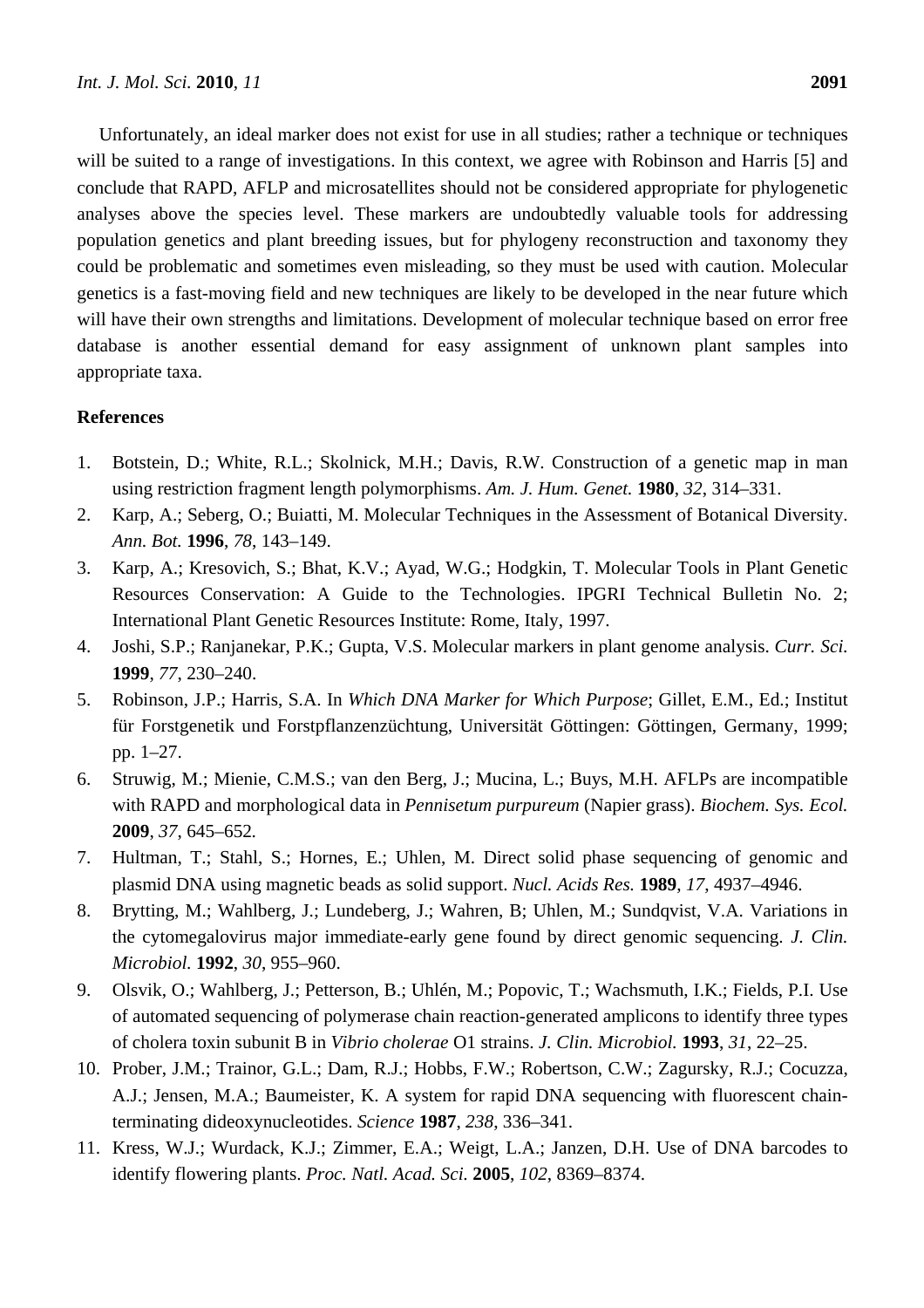- 12. Altschul, S.F.; Gish, W.; Miller, W.; Myers, E.W.; Lipman, D.J. Basic local alignment search tool. *J. Mol. Biol.* **1990**, *215*, 403–410.
- 13. Kress, W.J.; Erickson, D.L.; Jones, F.A.; Swenson, N.G.; Perez, R.; Sanjur, O.; Bermingham, E. Plant DNA barcodes and a community phylogeny of a tropical forest dynamics plot in Panama. *Proc. Natl. Acad. Sci. USA* **2009**, *106*, 18621–18626.
- 14. CBOL Plant Working Group. A DNA barcode for land plants. *Proc. Natl. Acad. Sci. USA* **2009**, *106*, 12794–12797.
- 15. Despres, L.; Gielly, L.; Redoutet, B.; Taberlet, P. Using AFLP to resolve phylogenetic relationships in a morphologically diversified plant species complex when nuclear and chloroplast sequences fail to reveal variability. *Mol. Phylogenet. Evol*. **2003**, *27*, 185–196.
- 16. Chase, M.W.; Soltis, D.E.; Olmstead, R.G; Morgan, D.; Les, D.H.; Mishler, B.D.; Duvall, M.R.; Price, R.A.; Hills, H.G.; Qiu, Y.L.; *et al*. Phylogenetics of seed plants: An analysis of nucleotide sequences from the plastid gene rbcL. *Ann. Missouri Bot. Gard.* **1993**, *80*, 528–580.
- 17. Soltis, D.E.; Morgan, D.R.; Grable, A.; Soltis, P.S.; Kuzoff, R. Molecular systematics of Saxifragaceae sensu stricto. *Am. J. Bot*. **1993**, *80*, 1056–1081.
- 18. Gielly, L.; Taberlet, P. A phylogeny of the European gentians inferred from chloroplast trnL UAA intron sequences. *Bot. J. Linn. Soc.* **1996**, *120*, 57–75.
- 19. Baldwin, B.G. Phylogenetic utility of the internal transcribed spacers of nuclear ribosomal DNA in plants: An example from the Compositae. *Mol. Phylogenet. Evol.* **1992**, *1*, 3–16.
- 20. Yuan, Y.M.; Küpfer, P.; Doyle, J. Infrageneric phylogeny of the genus *Gentiana* (Gentianaceae) inferred from nucleotide sequences of the internal transcribed spacers ITSs of nuclear ribosomal DNA. *Am. J. Bot.* **1996**, *83*, 641–652.
- 21. Koopman, W.J.M.; Zevenbergen, M.J.; Van-den-Berg, R.G. Species relationships in *Lactuca* S.L. (Lactuceae, Asteraceae) inferred from AFLP fingerprints. *Am. J. Bot.* **2001**, *88*, 1881–1887.
- 22. Sun, M. Comparative analysis of phylogenetic relationships of grain amaranths and their wild relatives (Amaranthus; amaranthaceae) using internal transcribed spacer, amplified length polymorphism, and double-primer fluorescent intersimple sequence repeat markers. *Mol. Phylogenet. Evol.* **2001**, *21*, 372–387.
- 23. Zhang, L.B.; Comes, H.P.; Kadereit, J.W. Phylogeny and quaternary history of the European montane/alpine endemic *Soldanella* (Primulaceae) based on ITS and AFLP variation. *Am. J. Bot.*  **2001**, *88*, 2331–2345.
- 24. Sanger, F.; Nicklen, S.; Coulson, A.R. DNA sequencing with chain-terminating inhibitors. *Proc. Natl. Acad. Sci. USA* **1977**, *74*, 5463–5467.
- 25. Schuster, S.C. Next-generation sequencing transforms today's biology. *Nat. Methods* **2008**, *5*, 16–18.
- 26. Margulies, M; Egholm, M.; Altman, W.E.; Attiya, S.; Bader, J.S.; Bemben, L.A.; Berka, J.; Braverman, M.S.; Chen, Y.J.; Chen, Z.; *et al*. Genome Sequencing in Open Microfabricated High Density Picoliter Reactors. *Nature* **2005**, *437*, 376–380.
- 27. Ronaghi, M; Karamohamed, S; Pettersson, B; Uhlén M; Nyrén, P. Real-time DNA sequencing using detection of pyrophosphate release. *Anal. Biochem.* **2006**, *242*, 84–89.
- 28. Nyrén, P. The history of pyrosequencing. *Methods Mol. Biol*. **2007**, *373*, 1–14.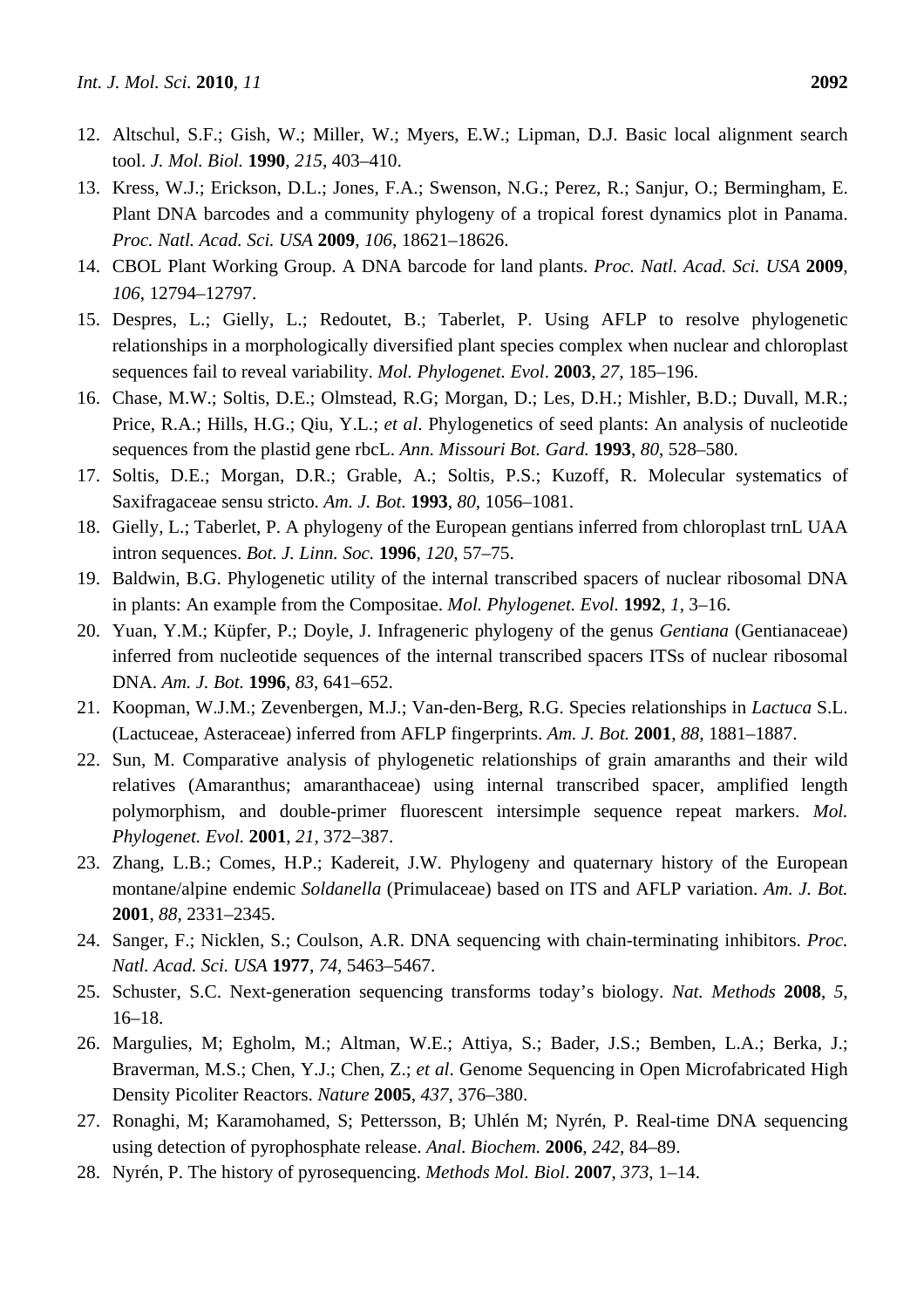- 29. Lerner, H.R.L.; Fleischer, R.C. Prospects for the use of next-generation sequencing methods in Ornithology. *The Auk* **2010**, *127*, 4–15.
- 30. Blow, N. DNA sequencing: Generation next-next. *Nat. Methods* **2008**, *5*, 267–274.
- 31. Braslavsky, I.; Hebert, B.; Kartalov, E; Quake, S.R. Sequence information can be obtained from single DNA molecules. *Proc. Natl. Acad. Sci. USA* **2003**, *100*, 3960–3964.
- 32. Clarke, J.; Wu, H.C.; Jayasinghe, L.; Patel, A.; Reid, S.; Bayley, H. Continuous base identification for single-molecule nanopore DNA sequencing. *Nat. Nanotechnol*. **2009**, *4*, 265–270.
- 33. Ozsolak, F.; Platt, A.R.; Jones,D.R.; Reifenberger, J.G.; Sass, L.E.; McInerney, P.; Thompson, J.F.; Bowers, J.; Jarosz, M.; Milos, P.M. Direct RNA sequencing. *Natur*e **2009**, *461*, 814-818.
- 34. Miller, J.R.; Koren, S.; Sutton, G. Assembly algorithms for next gereration sequencing data. *Genomics* **2010**, in press, doi:10.1016/j.ygeno.2010.03.001.
- 35. Yan, Y.; Wang, Z.; Tian, W.; Dong, Z.; Spencer, D. Generation and analysis of expressed sequence tags from the medicinal plant *Salvia miltiorrhiza*. *Sci. Chin. Life Sci.* **2010**, *53*, 273–285.
- 36. Buggs, R.J.A; Chamala, S.; Wu, W.; Gao, L.; May, G.D.; Schnable, P.S.; Soltis, D.E.; Soltis, P.S.; Barbazuk, W.B. Characterization of duplicate gene evolution in the recent natural allopolyploid *Tragopogon miscellus* by next-generation sequencing and Sequenom iPLEX MassARRAY genotyping. *Mol. Ecol*. **2010**, *19*, 132–146.
- 37. Zhao, C.Z.; Xia, H.; Frazier, T.P.; Yao, Y.Y.; Bi, Y.P.; Li, A.Q.; Li, M.J.; Li, C.S.; Zhang, B.H.; Wang, X.J. Deep sequencing identifies novel and conserved microRNAs in peanuts (*Arachis hypogaea* L.). *BMC Plant Biol.* **2010**, *10*, 1–12.
- 38. Acharjee, S.; Sarmah, B.K.; Kumar, P.A.; Olsen, K.; Mahon, R.; Moar, W.J.; Moore, A.; Higgins, T.J.V. Transgenic chickpeas (*Cicer arietinum* L.) expressing a sequence-modified cry2Aa gene. *Plant Sci.* **2010**, *178*, 333–339.
- 39. Williams, J.G.K.; Kubelik, A.R.; Livak, K.J.; Rafalski, J.A.; Tingey, S.V. DNA polymorphisms amplified by arbitrary primers are useful as genetic markers. *Nucl. Acids Res.* **1990**, *18*, 6531–6535.
- 40. Charney, J.; Vershon, D.; Bill Sofer, B. In *RAPD PCR, Genes, Genomes and Human Genetics*; Department of Genetics, Department of Molecular Biology and Biochemistry, Division of Biological Sciences and the Waksman Institute: New York, NY, USA, 2007. Available at http://avery.rutgers.edu/WSSP/StudentScholars/project/archives/onions/rapd.html (accessed on 29 April 2010).
- 41. Lin, K.H.; Lai, Y.C.; Li, H.C.; Lo, S.F.; Chen, L.F.O.; Lo, H.F. Genetic variation and its relationship to root weight in the sweet potato as revealed by RAPD analysis. *Sci. Hort.* **2009**, *120*, 2–7.
- 42. da-Mata, T.L.; Segeren, M.I.; Fonseca, A.S.; Colombo, C.A. Genetic divergence among gerbera accessions evaluated by RAPD. *Sci. Hort.* **2009**, *121*, 92–96.
- 43. Singh, N.; Lal, R.K.; Shasany, A.K. Phenotypic and RAPD diversity among 80 germplasm accessions of the medicinal plant isabgol (*Plantago ovata)*, Plantaginaceae. *Genet. Mol. Res.* **2009**, *8*, 1273–1284.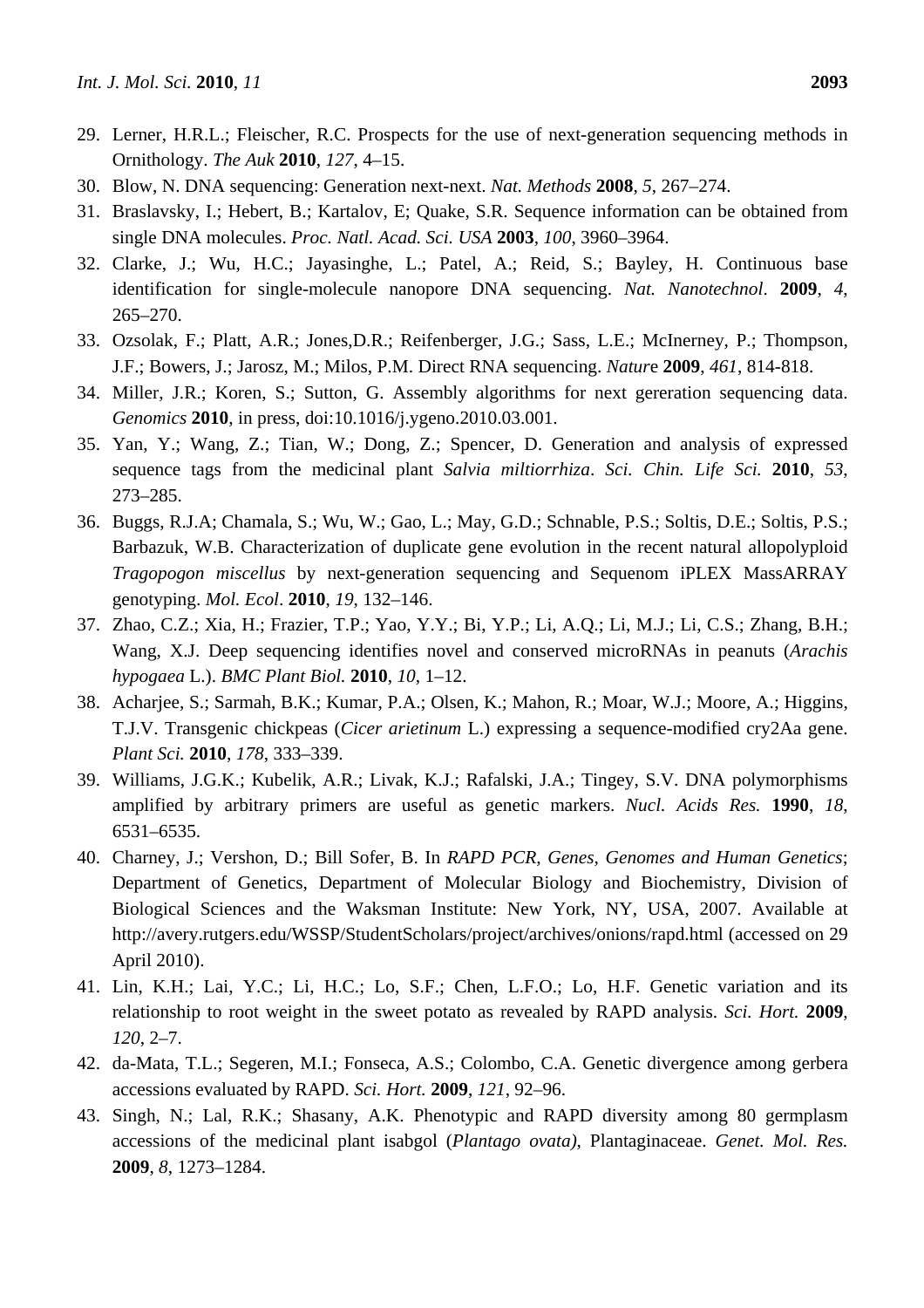- 44. Zheng, W.; Wang, L.; Meng, L.; Liu, J. Genetic variation in the endangered *Anisodus tanguticus* (Solanaceae), an alpine perennial endemic to the Qinghai-Tibetan Plateau. *Genetica* **2008**, *132*, 123–129.
- 45. Liu, P.; Yang, Y.S.; Hao, C.Y.; Guo, W.D. Ecological risk assessment using RAPD and distribution pattern of a rare and endangered species. *Chemosphere* **2007**, *68*, 1497–1505.
- 46. Wang, Z.S.; An, S.Q.; Liu, H.; Leng, X.; Zheng, J.W.; Liu, Y.H. Genetic structure of the endangered plant *Neolitsea sericea* (Lauraceae) from the Zhoushan archipelago using RAPD markers. *Ann. Bot.* **2005**, *95*, 305–313.
- 47. Lu, H.P.; Cai, Y.W.; Chen, X.Y.; Zhang, X.; Gu, Y.J.; Zhang, G.F. High RAPD but no cpDNA sequence variation in the endemic and endangered plant, *Heptacodium miconioides* Rehd. (Caprifoliaceae). *Genetica* **2006**, *128*, 409–417.
- 48. Vos, P.; Hogers, R.; Bleeker, M.; Reijans, M.; van de Lee, T.; Hornes, M.; Frijters, A.; Pot, J.; Peleman, J.; Kuiper, M.; Zabeau, M. AFLP: A new technique for DNA fingerprinting. *Nucl. Acids Res.* **1995**, *23*, 4407–4414.
- 49. Romero,G.; Adeva, C.; Battad, Z. Genetic fingerprinting: Advancing the frontiers of crop biology research. *Philipp. Sci. Lett*. **2009**, *2*, 8–13.
- 50. *Amplified Fragment Length Polymorphism (AFLP) Analysis on Applied Biosystems Capillary Electrophoresis Systems*, *Application Note AFLP on the 3130/3730*; Applied Biosystems: Foster City, CA, USA, 2005.
- 51. Mba, C.; Tohme, J. Use of AFLP markers in surveys of plant diversity. *Methods Enzymol*. **2005**, *395*, 177–201.
- 52. Tatikonda, L.; Wani, S.P.; Kannan, S.; Beerelli, N.; Sreedevi, T.K.; Hoisington, D.A.; Devi, P.; Varshney, R.K. AFLP-based molecular characterization of an elite germplasm collection of *Jatropha curcas* L.: A biofuel plant. *Plant Sci.* **2009**, *176*, 505–513.
- 53. Elameen, A.; Klemsdal, S.S.; Dragland, S.; Fjellheim, S.; Rognli, O.A. Genetic diversity in a germplasm collection of roseroot (*Rhodiola rosea*) in Norway studied by AFLP. *Biochem. Syst. Ecol.* **2008**, *36*, 706–715.
- 54. Teyer, F. S; Salazar, M.S.; Esqueda, M.; Barraza, A.; Robert, M.L. Genetic variability of wild *Agave angustifolia* populations based on AFLP: A basic study for conservation. *J. Arid Environ.*  **2009**, *73*, 611–616.
- 55. van Ee, B.W.; Jelinski, N.; Berry, P.E.; Hipp, A.L. Phylogeny and biogeography of *Croton alabamensis* (Euphorbiaceae), a rare shrub from Texas and Alabama, using DNA sequence and AFLP data. *Mol. Ecol*. **2006**, *15*, 2735–2751.
- 56. Ronikier, M. The use of AFLP markers in conservation genetics-a case study on *Pulsatilla vernalis* in the Polish lowlands. *Cell. Mol. Biol. Lett.* **2002**, *7*, 677–684.
- 57. Li, X.; Ding, X.; Chu, B.; Zhou, Q.; Ding, G.; Gu, S. Genetic diversity analysis and conservation of the endangered Chinese endemic herb *Dendrobium officinale* Kimura et Migo (Orchidaceae) based on AFLP. *Genetica* **2008**, *133*, 159–166.
- 58. Zawko, G.; Krauss, S.L.; Dixon, K.W.; Sivasithamparam, K. Conservation genetics of the rare and endangered *Leucopogon obtectus* (Ericaceae). *Mol. Ecol.* **2001**, *10*, 2389–2396.
- 59. Bidichandani, S.; Ashizawa, T.; Patel, P.I. The GAA triplet-repeat expansion in *Friedreich ataxia* interferes with transcription and may be associated with an unusual DNA structure. *Am. J. Hum. Genet.* **1998**, *62*, 111–121.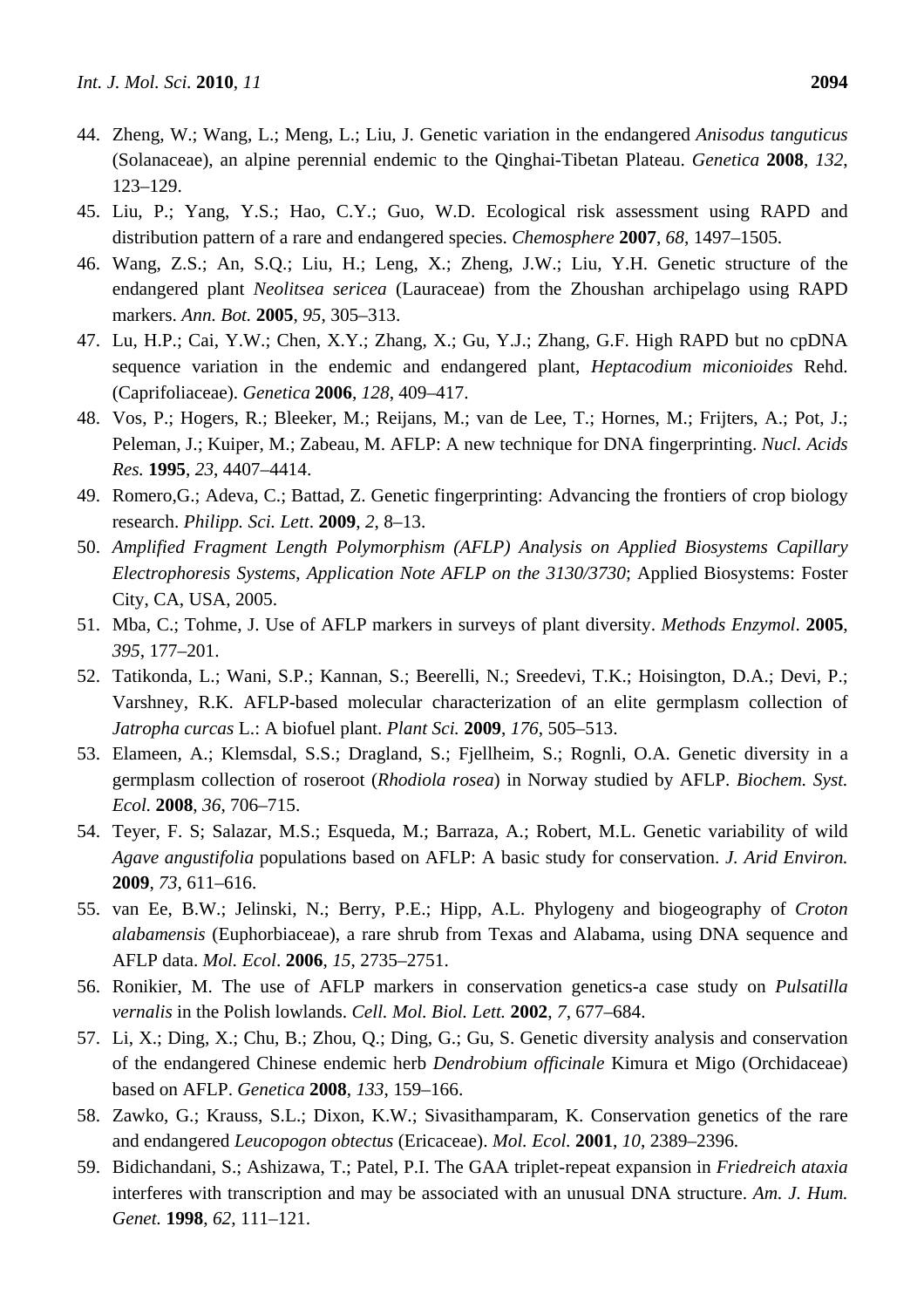- 60. Queller, D.C.; Strassman, J.E.; Hughes, C.R. Microsatellites and Kinship. *Trends Ecol. Evolut.*  **1993**, *8*, 285–288.
- 61. Allender, C. *Microsatellite Information Exchange for Brassica;* HRI: Wellesbourne, UK, 2004. Available at: http://www.brassica.info/resource/markers/ssr-exchange.php (accessed on 3 May 2010).
- 62. Jarne, P.; Lagoda, P.J.L. Microsatellites, from molecules to populations and back. *Trends Ecol. Evol.* **1996**, *11*, 424–429.
- 63. Noda, A.; Nomura, N.; Mitsui, Y.; Setoguchi, H. Isolation and characterisation of microsatellite loci in *Calystegia soldanella* (Convolvulaceae), an endangered coastal plant isolated in Lake Biwa, Japan. *Conserv. Genet.* **2009**, *10*, 1077–1079.
- 64. Setoguchi, H.; Mitsui, Y.; Ikeda, H.; Nomura, N.; Tamura, A. Development and characterization of microsatellite loci in the endangered *Tricyrtis ishiiana* (Convallariaceae), a local endemic plant in Japan. *Conserv. Genet.* **2009**, *10*, 705–707.
- 65. Mcglaughlin, M.E.; Riley, L.; Helenurm, K. Isolation of microsatellite loci from the endangered plant *Galium catalinense* subspecies *acrispum* (Rubiaceae). *Mol. Ecol. Resources* **2009**, *9*, 984–986.
- 66. Foster, J.T.; Allan, G.J; Chan, A.P.; Rabinowicz, P.D.; Ravel, J.; Jackson, P.J.; Keim, P. Single nucleotide polymorphisms for assessing genetic diversity in castor bean (*Ricinus communis*). *BMC Plant Biol*. **2010**, *10*, 13–23.
- 67. Brumfield, R.T.; Beerli, P.; Nickerson, D.A.; Edwards, S.V. The utility of single nucleotide polymorphisms in inferences of population history. *Trends Ecol. Evol. (Amst.)* **2003**, *18*, 249–256.
- 68. Tsuchihashi, Z.; Dracopoli, N.C. Progress in high-throughput SNP genotyping methods. *Pharmacogenomics J*. **2002**, *2*, 103–110.
- 69. Coles, N.D.; Coleman, C.E.; Christensen, S.A.; Jellen, E.N.; Stevens, M.R.; Bonifacio, R.A.; Rojas-Beltran, J.A.; Fairbanks, D.J.; Maughan, P.J. Development and use of an expressed sequenced tag library in quinoa (*Chenopodium quinoa* Willd.) for the discovery of single nucleotide polymorphisms. *Plant Soc.* **2005**, *168*, 439–447.
- 70. Gómez, J.M.J.; Maloo, J.N. Sequence diversity in three tomato species: SNPs, markers and molecular evolution. *BMC Plant Biol.* **2009**, *9*, 85.
- 71. Miller, P.T.; Henry, R. Single-nucleotide polymorphism detection in plants using a singlestranded pyrosequencing protocol with a universal biotinylated primer. *Anal. Biochem.* **2003**, *317*, 166–170.
- 72. Jaccoud, D.; Peng, K.; Feinstein, D.; Kilian, A. Diversity arrays: A solid state technology for sequence information independent genotyping. *Nucl. Acids Res.* **2001**, *29*, e25.
- 73. van-Eijk, M.J.T.; Broekhof, J.L.N.; van-der-Poel, H.J.A.; Hogers, R.C.J.; Schneiders, H.; Verstege, K.J.E.; van-Aart, J.W.; Geerlings, H.; Buntjer, J.B.; van-Oeveren, A.J.; Vos, P. SNPWave: A flexible multiplexed SNP genotyping technology. *Nucl. Acids Res.* **2004**, *32*, e47.
- 74. Rapley, R.; Harbron, S. *Molecular Analysis and Genome Discovery*; John Wiley & Sons Ltd.: Chichester, UK, 2001
- 75. Ingelsson, M.; Shin, Y.; Irizarry, M.C.; Hyman, B.T.; Lilius, L.; Forsell, C.; Graff, C. Genotyping of apolipoprotein E: Comparative evaluation of different protocols. *Curr. Protoc. Hum. Genet.* **2003**, *9*, 914:1–914:13.